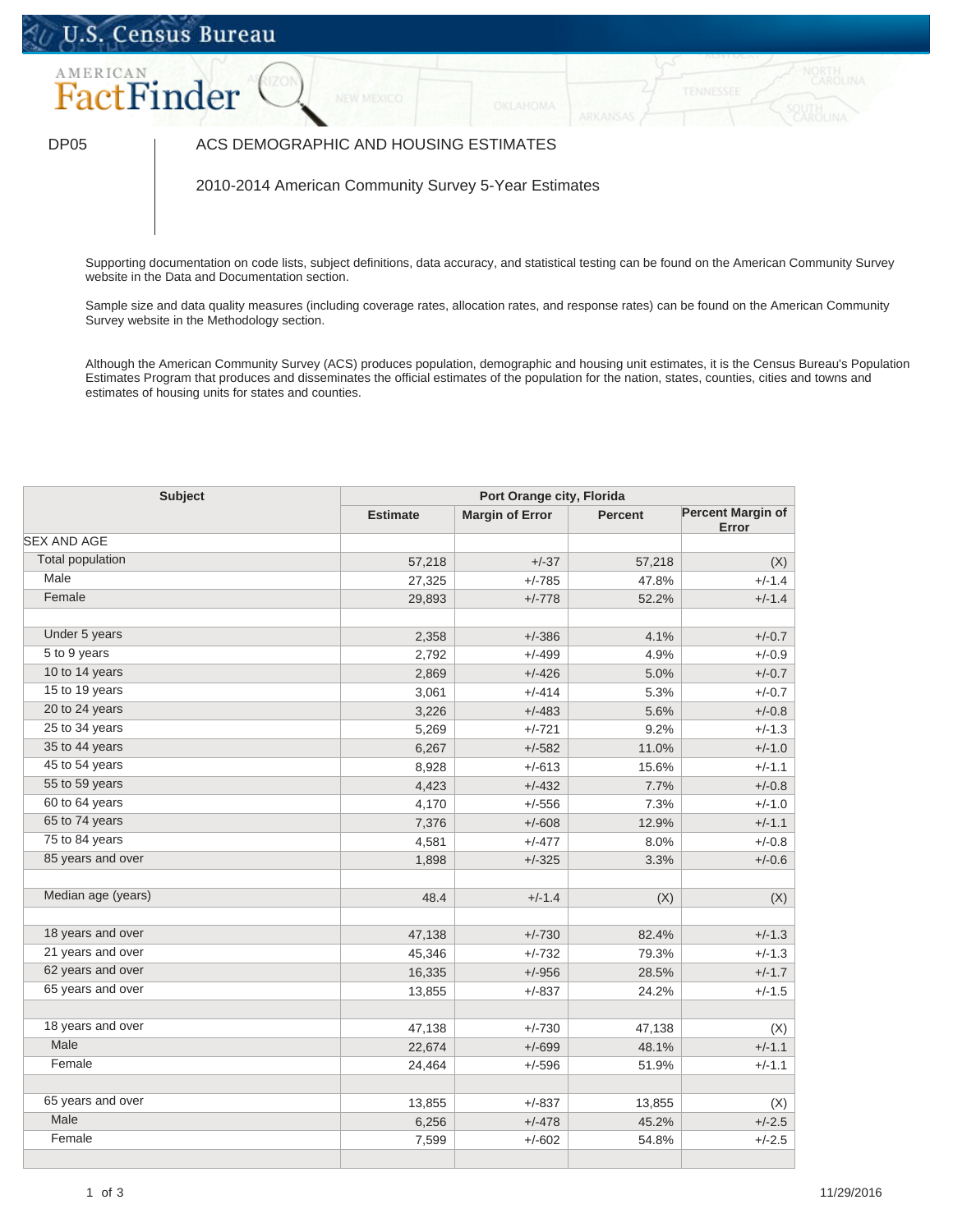| <b>Subject</b>                                                     | Port Orange city, Florida |                        |                |                          |  |
|--------------------------------------------------------------------|---------------------------|------------------------|----------------|--------------------------|--|
|                                                                    | <b>Estimate</b>           | <b>Margin of Error</b> | <b>Percent</b> | <b>Percent Margin of</b> |  |
| <b>RACE</b>                                                        |                           |                        |                | Error                    |  |
| <b>Total population</b>                                            | 57,218                    | $+/-37$                | 57,218         | (X)                      |  |
| One race                                                           | 56,205                    | $+/-364$               | 98.2%          | $+/-0.6$                 |  |
| Two or more races                                                  | 1,013                     | $+/-356$               | 1.8%           | $+/-0.6$                 |  |
| One race                                                           | 56,205                    | $+/-364$               | 98.2%          | $+/-0.6$                 |  |
| White                                                              | 52,069                    | $+/-883$               | 91.0%          | $+/-1.5$                 |  |
| <b>Black or African American</b>                                   | 2,286                     | $+/-751$               | 4.0%           | $+/-1.3$                 |  |
| American Indian and Alaska Native                                  | 259                       | $+/-267$               | 0.5%           | $+/-0.5$                 |  |
| Cherokee tribal grouping                                           | 37                        | $+/-42$                | 0.1%           | $+/-0.1$                 |  |
| Chippewa tribal grouping                                           | 21                        | $+/-32$                | 0.0%           | $+/-0.1$                 |  |
| Navajo tribal grouping                                             | $\mathbf 0$               | $+/-31$                | 0.0%           | $+/-0.1$                 |  |
| Sioux tribal grouping                                              | 0                         | $+/-31$                | 0.0%           | $+/-0.1$                 |  |
| Asian                                                              | 1,044                     | $+/-335$               | 1.8%           | $+/-0.6$                 |  |
| Asian Indian                                                       | 490                       | $+/-253$               | 0.9%           | $+/-0.4$                 |  |
| Chinese                                                            | 99                        | $+/-124$               | 0.2%           | $+/-0.2$                 |  |
| Filipino                                                           | 147                       | $+/-102$               | 0.3%           | $+/-0.2$                 |  |
| Japanese                                                           | 56                        | $+/-71$                | 0.1%           | $+/-0.1$                 |  |
| Korean                                                             | 6                         | $+/-13$                | 0.0%           | $+/-0.1$                 |  |
| Vietnamese                                                         | 42                        | $+/-47$                | 0.1%           | $+/-0.1$                 |  |
| <b>Other Asian</b>                                                 | 204                       | $+/-186$               | 0.4%           | $+/-0.3$                 |  |
| Native Hawaiian and Other Pacific Islander                         | 39                        | $+/-61$                | 0.1%           | $+/-0.1$                 |  |
| Native Hawaiian                                                    | 39                        | $+/-61$                | 0.1%           | $+/-0.1$                 |  |
| Guamanian or Chamorro                                              | 0                         | $+/-31$                | 0.0%           | $+/-0.1$                 |  |
| Samoan                                                             | 0                         | $+/-31$                | 0.0%           | $+/-0.1$                 |  |
| <b>Other Pacific Islander</b>                                      | $\overline{0}$            | $+/-31$                | 0.0%           | $+/-0.1$                 |  |
| Some other race                                                    | 508                       | $+/-307$               | 0.9%           | $+/-0.5$                 |  |
| Two or more races                                                  | 1,013                     | $+/-356$               | 1.8%           | $+/-0.6$                 |  |
| White and Black or African American                                | 324                       | $+/-247$               | 0.6%           | $+/-0.4$                 |  |
| White and American Indian and Alaska Native                        | 198                       | $+/-102$               | 0.3%           | $+/-0.2$                 |  |
| White and Asian                                                    | 166                       | $+/-127$               | 0.3%           | $+/-0.2$                 |  |
| Black or African American and American Indian and<br>Alaska Native | 12                        | $+/-30$                | 0.0%           | $+/-0.1$                 |  |
| Race alone or in combination with one or more other                |                           |                        |                |                          |  |
| races                                                              |                           |                        |                |                          |  |
| <b>Total population</b>                                            | 57,218                    | $+/-37$                | 57,218         | (X)                      |  |
| White                                                              | 52,966                    | $+/-887$               | 92.6%          | $+/-1.6$                 |  |
| <b>Black or African American</b>                                   | 2,753                     | $+/-761$               | 4.8%           | $+/-1.3$                 |  |
| American Indian and Alaska Native                                  | 639                       | $+/-325$               | 1.1%           | $+/-0.6$                 |  |
| Asian                                                              | 1,279                     | $+/-339$               | 2.2%           | $+/-0.6$                 |  |
| Native Hawaiian and Other Pacific Islander                         | 39                        | $+/-61$                | 0.1%           | $+/-0.1$                 |  |
| Some other race                                                    | 677                       | $+/-338$               | 1.2%           | $+/-0.6$                 |  |
| <b>HISPANIC OR LATINO AND RACE</b>                                 |                           |                        |                |                          |  |
| Total population                                                   | 57,218                    | $+/-37$                | 57,218         | (X)                      |  |
| Hispanic or Latino (of any race)                                   | 2,392                     | $+/-508$               | 4.2%           | $+/-0.9$                 |  |
| Mexican                                                            | 265                       | $+/-146$               | 0.5%           | $+/-0.3$                 |  |
| <b>Puerto Rican</b>                                                | 949                       | $+/-327$               | 1.7%           | $+/-0.6$                 |  |
| Cuban                                                              | 317                       | $+/-202$               | 0.6%           | $+/-0.4$                 |  |
| Other Hispanic or Latino                                           | 861                       | $+/-355$               | 1.5%           | $+/-0.6$                 |  |
| Not Hispanic or Latino                                             | 54,826                    | $+/-506$               | 95.8%          | $+/-0.9$                 |  |
| White alone                                                        | 50,409                    | $+/-926$               | 88.1%          | $+/-1.6$                 |  |
| <b>Black or African American alone</b>                             | 2,181                     | $+/-751$               | 3.8%           | $+/-1.3$                 |  |
| American Indian and Alaska Native alone                            | 249                       | $+/-267$               | 0.4%           | $+/-0.5$                 |  |
| Asian alone                                                        | 1,044                     | $+/-335$               | 1.8%           | $+/-0.6$                 |  |
| Native Hawaiian and Other Pacific Islander alone                   | 39                        | $+/-61$                | 0.1%           | $+/-0.1$                 |  |
| Some other race alone                                              | 9                         | $+/-14$                | 0.0%           | $+/-0.1$                 |  |
| Two or more races                                                  | 895                       | $+/-321$               | 1.6%           | $+/-0.6$                 |  |